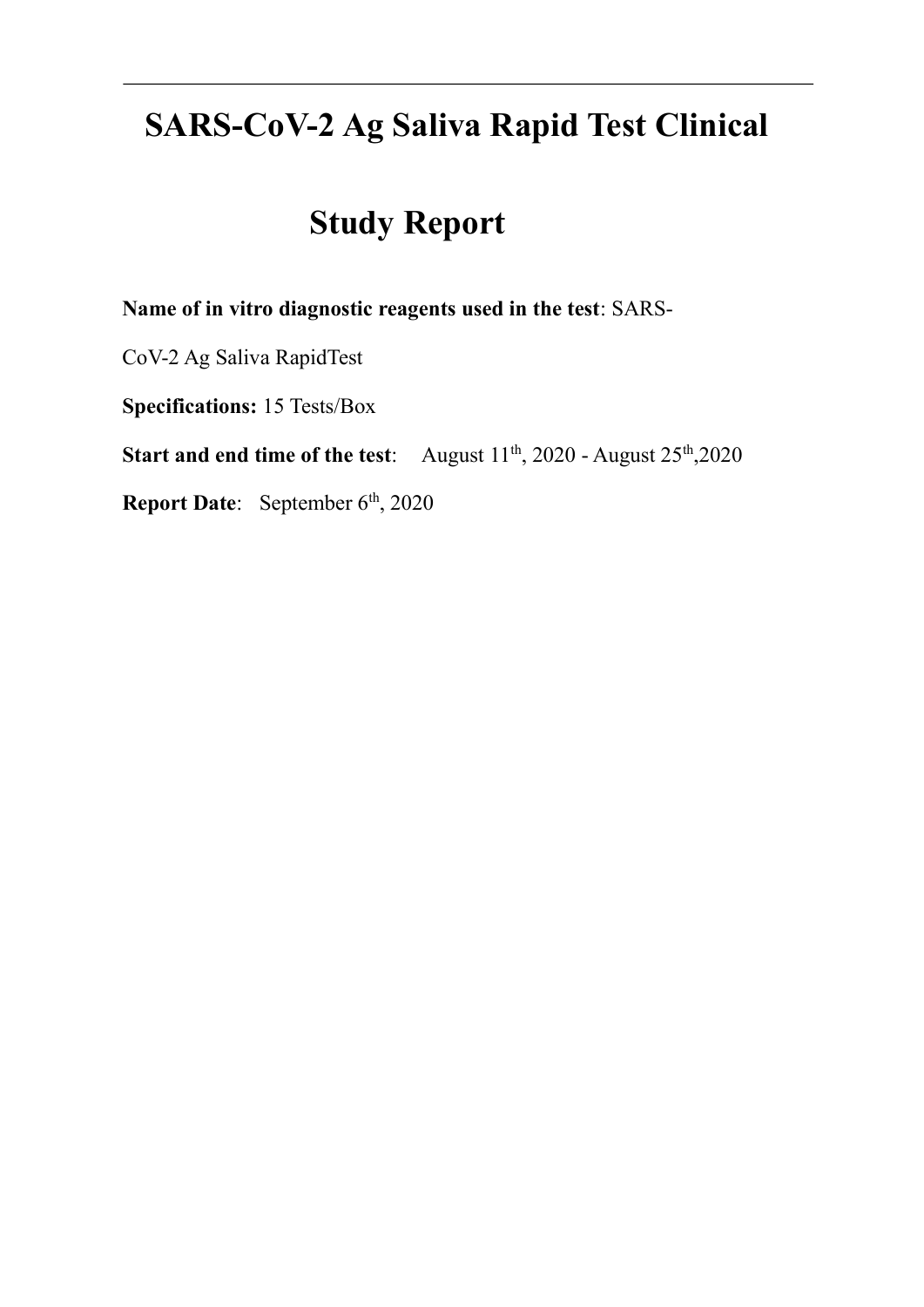### **Summary**

The SARS-CoV-2 Ag Saliva Rapid Test can quickly and qualitatively detect the nucleocapsid protein of novel coronavirus (SARS-COV-2) in human saliva samples. It can be used as a supplementary test for COVID-19 diagnosis.

According to the clinical trial plan, the SARS-CoV-2 Ag Saliva Rapid Test or "test reagent", is to test saliva samples from healthy subjects and confirmed COVID-19 patients. Test results are compared with another commercial SARS-COV-2 nucleic acid detection kit with NMPA approval, which is defined as the "gold standard". The sensitivity, specificity, and total agreement rate are used to evaluate the feasibility of the test reagent in clinical applications.

Method: A collection of clinical samples are examined by the test reagent and the gold standard in parallel, to calculate the clinical sensitivity, clinical specificity and total agreement rate of the test reagent. Standard of criteria for a qualified test reagent: Clinical sensitivity ≥90%, clinical specificity ≥90%, and total agreement rate  $\geq 90\%$ .

#### Results:

Compared to the gold standard, the clinical sensitivity of test reagent is 91.59%, and the 95% confidence interval is  $84.78\% - 95.51\%$ ; The clinical specificity is  $\geq 99.99\%$ , and the 95% confidence interval is 96.47%-100%; and the total agreement rate is 95.75% in saliva sample ;

Conclusion: Compared to the gold standard reagent, the test reagent has reliable performance in diagnosing COVID-19 cases.

#### **Acronyms**

Test reagent: SARS-CoV-2 Ag Saliva Rapid Test developed by Hangzhou Jucheng Medical Products Co., Ltd

SARS-COV-2: Novel Corona Virus 2019

## **Main contents**

## **Introduction**

The novel coronavirus SARS-COV-2 is the causative pathogen for the global pandemic of COVID-19. It is contagious in humans, either symptomatically or asymptomatically. Based on current epidemic knowledge, the asymptomatic infection may last for 1 day to 14 days, mainly 3 days to 7 days. Symptoms of COVID-19 include fever, fatigue, and cough. Some patients also complain about nasal obstruction, runny nose, sore throat, muscle aches, and diarrhea.

In response to the emergent market needs,the SARS-CoV-2 Ag Saliva Rapid Test was developed . Since studies report that nucleocapsid (N protein) is the most abundant viral protein during infection, N protein is chosen as the detection target of this product to achieve its best sensitivity in clinical applications.

Production of the SARS-CoV-2 Ag Saliva Rapid Test is implemented in Class 100,000 cleanrooms, by proficient operators. Multiple quality control processes are included in the manufacturing procedures to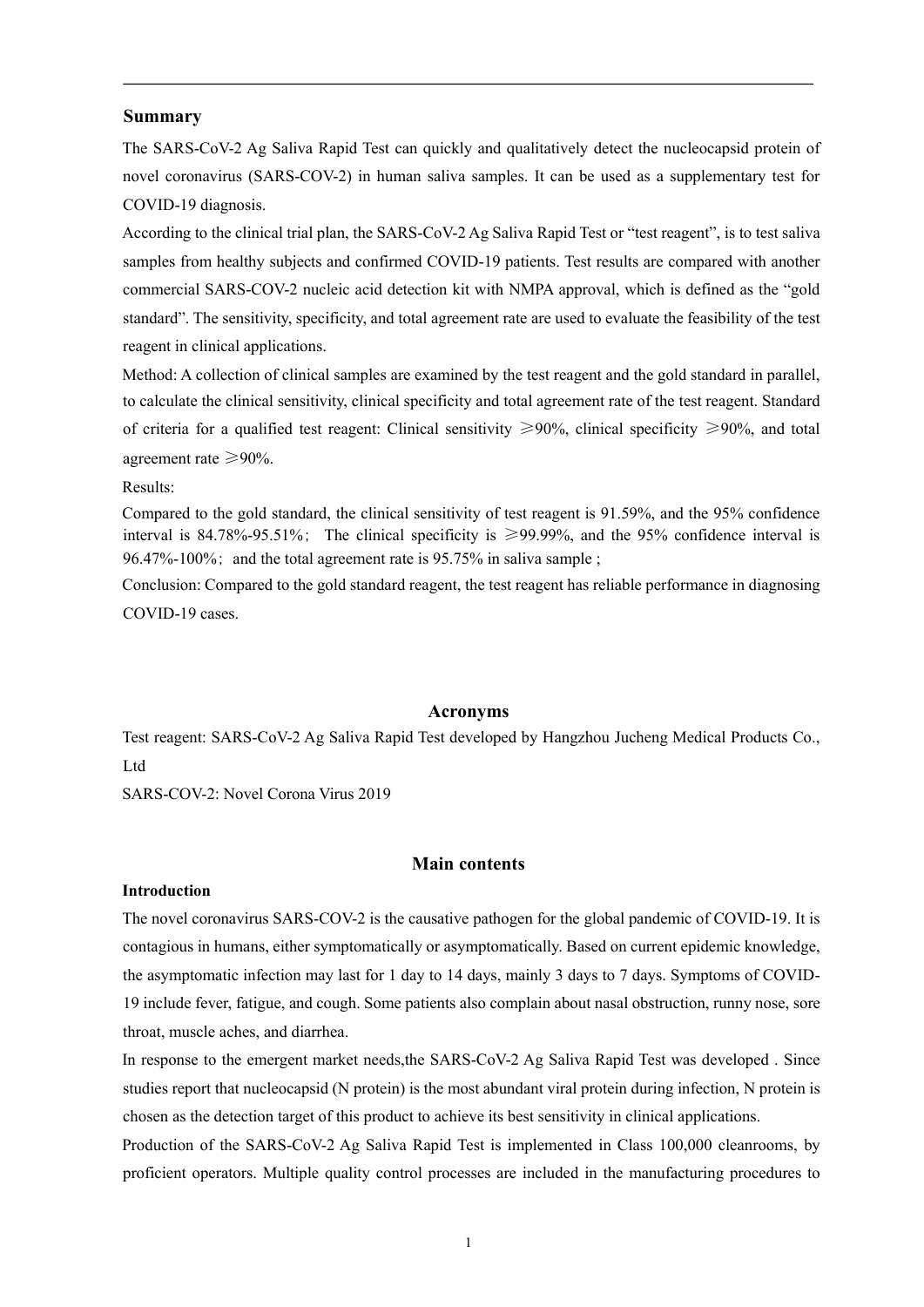examine the quality of raw materials, semi-finished products, and finished products. The construction of cleanrooms, personnel training, and manufacturing practices are implemented under relevant laws and regulations.

To evaluate the clinical performance of the SARS-CoV-2 Ag Saliva Rapid Test, the current clinical trial is jointly carried out by the applicant and a clinical site. The applicant is responsible for providing test reagents and training relevant personnel with the operating procedures and technical principles to minimize operational bias. The clinical site is responsible for the collection and storage of clinical trial samples, the implementation of clinical trials, the compilation of clinical trial records, and the composing of clinical trial reports.

## **Trial objective**

The objective of the current trial is to evaluate the performance of the test reagent in clinical applications, using an NMPA approved commercial SARS-COV-2 nucleic acid detection reagents the "gold standard" reagent.

## **Trail design**

Clinical samples for the current trial are collected by the clinical site. Each sample is tested by both the test reagent and gold standard reagent. The clinical sensitivity, clinical specificity, and total agreement rate of the test reagent are calculated based on the test results.

## **Results and analysis**

Determining the sample size.

Considering the uncertainty of obtaining positive samples, the number of samples for this clinical The trial shall be no less than 200, of which the number of positive samples shall not be less than 100.

# **The "gold standard" reagent**

Nucleic acid testing is currently the "gold standard" for COVID-19 diagnosis. An NMPA approved nucleic acid test reagent, namely the Novel Coronavirus (SARS-COV-2) Real-Time Multiplex RT-PCR Kit produced by Shanghai ZJ Bio-Tech Co., Ltd. is chosen as the "gold standard" reagent. It targets the ORF1ab gene, N gene, and E gene of the SARS-COV-2, and is used as an auxiliary diagnosis and emergency reserve reagent for COVID-19.

| Test reagent       | SARS-CoV-2 Ag Saliva Rapid Test                      |  |  |  |
|--------------------|------------------------------------------------------|--|--|--|
| Specification      | 25 Tests/Box<br>200801<br>Lot:                       |  |  |  |
| Period of Validity | $2^{\circ}C \sim 30^{\circ}C$<br>Storage:<br>2 years |  |  |  |
| Manufacturer       | Hangzhou Jucheng Medical Products Co., Ltd           |  |  |  |

Information of test reagent and the "gold standard" reagent.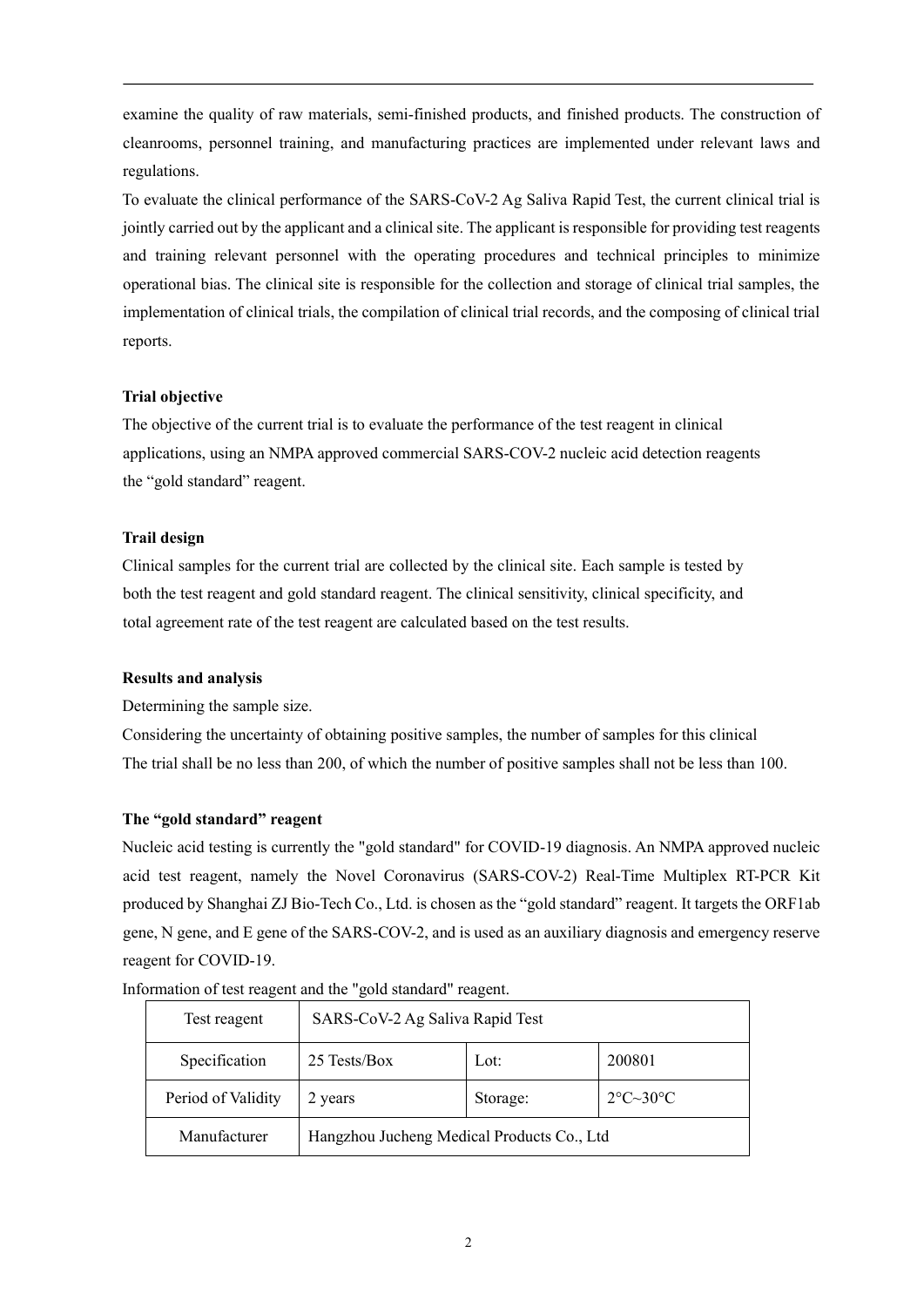| Gold Standard<br>reagent | Novel Coronavirus (SARS-COV-2) Real Time Multiplex RT-PCR<br>Kit |          |                                                         |
|--------------------------|------------------------------------------------------------------|----------|---------------------------------------------------------|
| Approval Number          | NMPA NO:20203400057                                              |          |                                                         |
| Specification            | 50 Tests/Box                                                     |          |                                                         |
| Period of Validity       | Six month                                                        | Storage: | Store at $-20 \pm 5^{\circ}C$ ,<br>keep away from light |
| Manufacturer             | Shanghai ZJ Bio-Tech Co., Ltd.                                   |          |                                                         |

Quality control methods

The clinical trial is strictly implemented in accordance with the corresponding instruction manual.

| Statistical analysis method of clinical trial data |  |  |  |  |  |
|----------------------------------------------------|--|--|--|--|--|
|----------------------------------------------------|--|--|--|--|--|

|              |          | Gold standard reagent |          |           |
|--------------|----------|-----------------------|----------|-----------|
|              |          | Positive              | Negative | Total     |
| Test reagent | Positive | a                     | b        | $a + b$   |
|              | Negative | c                     | d        | $c + d$   |
| Total        |          | $a + c$               | $b + d$  | $a+b+c+d$ |

Clinical sensitivity  $(\% ) = [a / (a + c)] \times 100\%$ 

Clinical specificity  $(\%)=$  [d / (b + d)]  $\times$ 100%

Total coincidence rate  $(\% ) = [(a + d) / (a + b + c + d)] \times 100\%$ 

#### **Clinical trial results and analysis Trail Results**

A collection of 107 samples were tested with test reagents. Includes 107 saliva samples and 107 nasopharyngeal swab samples. These samples are taken from 107 confirmed patients, of which 56 (52.3%) are female, and 51 (47.7%) are male. Their ages range from 17 to 78 years old and are 43 years old on average. Cough (66.4%) and fever (72.9%) are the most common complained symptoms. Their sampling time is between Day 1 to Day 7 post-onset, mainly on Day 2 (23.9%).

In addition, we collected 105 saliva samples from 105 healthy people, of which 54 (51.4%) are female, and 51 (48.6%) are male. Their ages range from 19 to 82 years old and are 43 years old on average. Compared with the novel coronavirus (SARS-COV-2) real-time multiplex RT-PCR kit, the testing results of sensitivity and specificity of the SARS-CoV-2 Ag Saliva Rapid Test are presented in the table below. Throughout the experiment, the saliva sample and the nasopharyngeal swab sample used for comparison must come from the same patient. We test our test regent on saliva samples, and test RT-PCR testing on nasopharyngeal swab samples. In the end, all the results will be summarized, compared and analyzed.

Test results are as follows: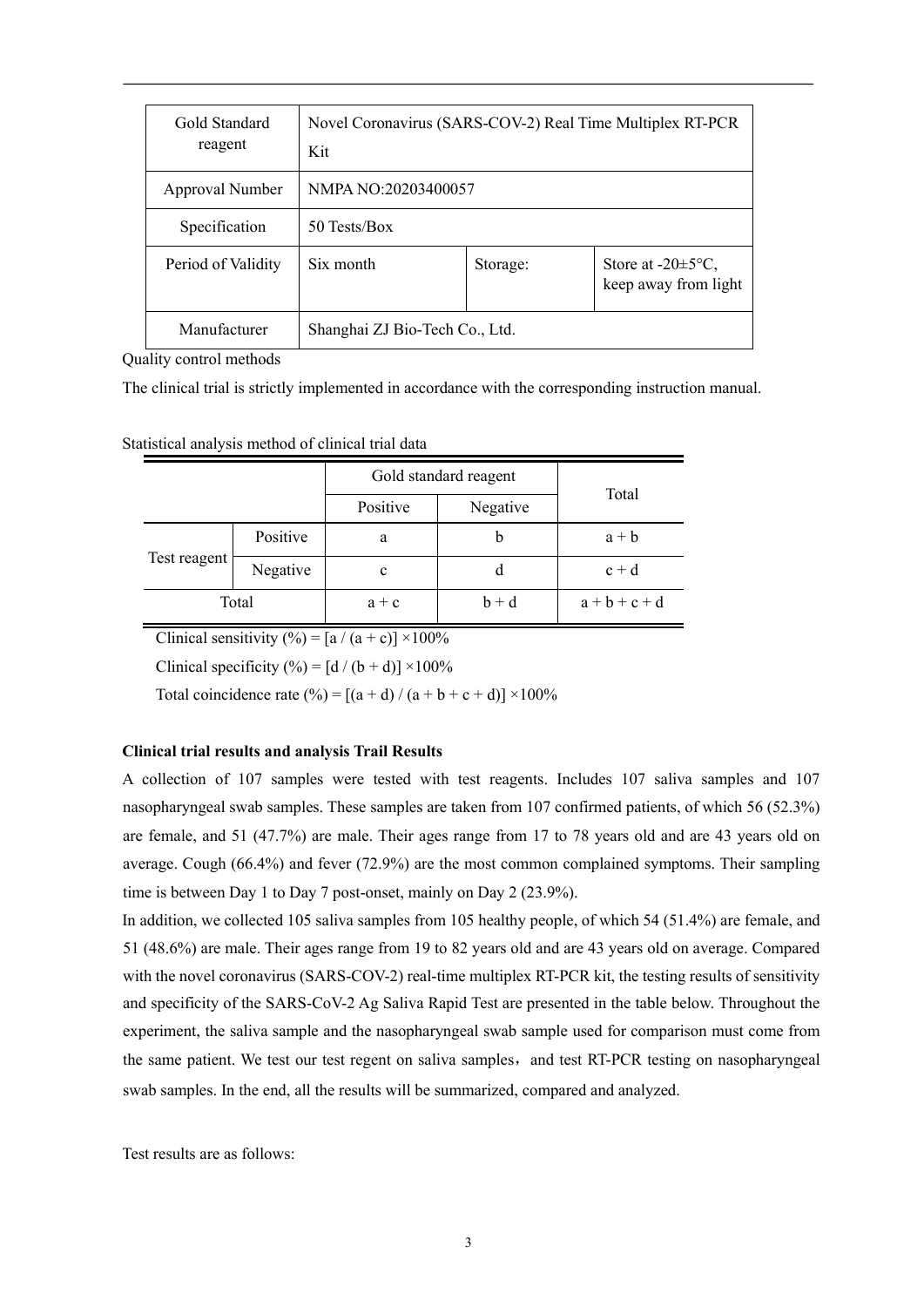|                      | Test reagent             | RT-PCR              |
|----------------------|--------------------------|---------------------|
|                      | saliva                   | Nasopharyngeal swab |
| Health 1             | $\overline{a}$           |                     |
| Health <sub>2</sub>  | -                        |                     |
| Health 3             |                          |                     |
| Health 4             | -                        |                     |
| Health 5             | $\overline{a}$           |                     |
| Health 6             | $\overline{\phantom{a}}$ |                     |
| Health 7             | $\overline{a}$           |                     |
| Health 8             | ÷,                       |                     |
| Health 9             | -                        |                     |
| Health 10            | -                        |                     |
| Health 11            | ÷,                       |                     |
| Health 12            | -                        |                     |
| Health 13            | -                        |                     |
| Health 14            | -                        | ۰                   |
| Health 15            | -                        |                     |
| Health 16            | -                        |                     |
| Health 17            | -                        | ۰                   |
| Health 18            | -                        |                     |
| Health 19            | -                        |                     |
| Health 20            | -                        |                     |
| Health 21            | -                        |                     |
| Health <sub>22</sub> | -                        |                     |
| Health 23            | -                        |                     |
| Health 24            | $\overline{a}$           |                     |
| Health 25            | -                        |                     |
| Health 26            | $\overline{\phantom{0}}$ | ٠                   |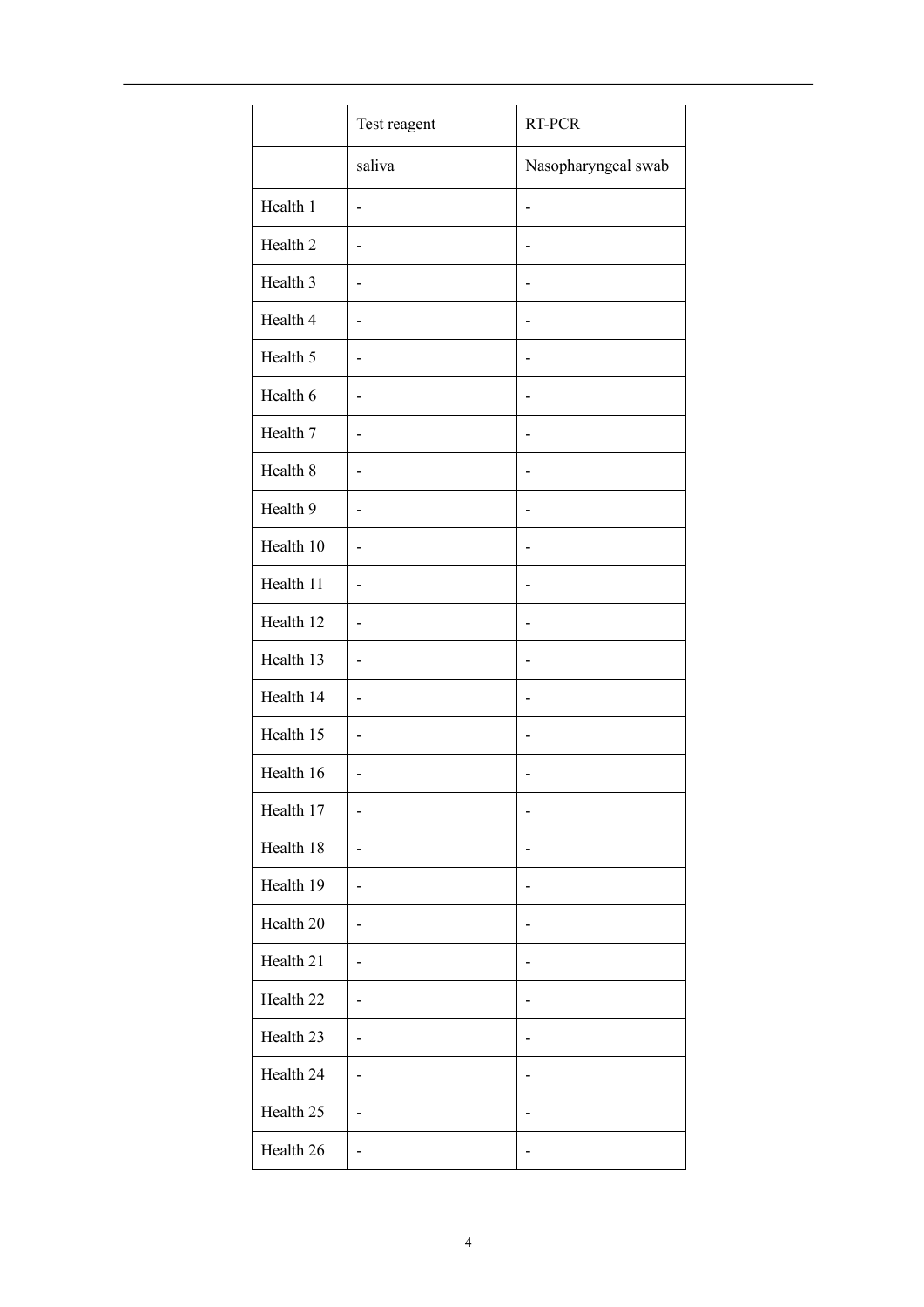| Health 27 |  |
|-----------|--|
| Health 28 |  |
| Health 29 |  |
| Health 30 |  |
| Health 31 |  |
| Health 32 |  |
| Health 33 |  |

| Health 34 | $\overline{\phantom{0}}$     |    |
|-----------|------------------------------|----|
| Health 35 | $\overline{a}$               |    |
| Health 36 |                              |    |
| Health 37 | L,                           |    |
| Health 38 | $\qquad \qquad \blacksquare$ |    |
| Health 39 | $\overline{a}$               |    |
| Health 40 | $\overline{a}$               |    |
| Health 41 | $\overline{a}$               |    |
| Health 42 | $\overline{a}$               |    |
| Health 43 | L,                           |    |
| Health 44 | $\overline{a}$               |    |
| Health 45 | $\overline{a}$               |    |
| Health 46 | $\overline{a}$               | L, |
| Health 47 | $\overline{a}$               |    |
| Health 48 | $\overline{a}$               |    |
| Health 49 |                              |    |
| Health 50 | $\overline{\phantom{0}}$     |    |
| Health 51 | $\overline{\phantom{0}}$     | ٠  |
| Health 52 | $\overline{a}$               | L, |
| Health 53 | $\overline{a}$               |    |
| Health 54 | L,                           |    |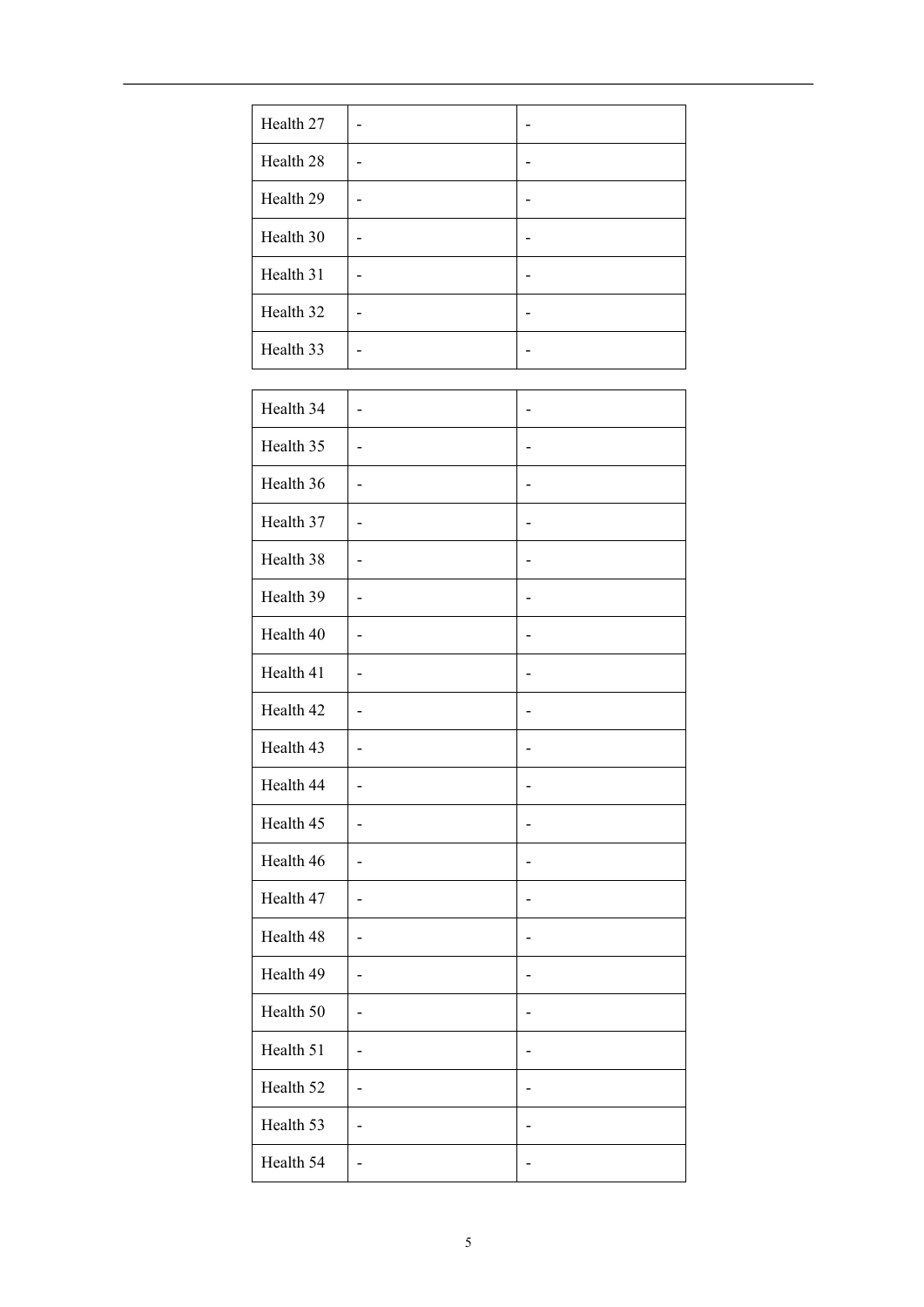| Health 55 | ٠  |  |
|-----------|----|--|
| Health 56 | -  |  |
| Health 57 |    |  |
| Health 58 | -  |  |
| Health 59 |    |  |
| Health 60 |    |  |
| Health 61 | ۰  |  |
| Health 62 |    |  |
| Health 63 |    |  |
| Health 64 |    |  |
| Health 65 | -  |  |
| Health 66 | L, |  |
| Health 67 | ۰  |  |
| Health 68 | ۰  |  |
| Health 69 | ۳  |  |
| Health 70 | ۳  |  |
| Health 71 |    |  |

| Health <sub>72</sub> |  |
|----------------------|--|
| Health <sub>73</sub> |  |
| Health 74            |  |
| Health 75            |  |
| Health 76            |  |
| Health 77            |  |
| Health 78            |  |
| Health 79            |  |
| Health 80            |  |
| Health 81            |  |
| Health 82            |  |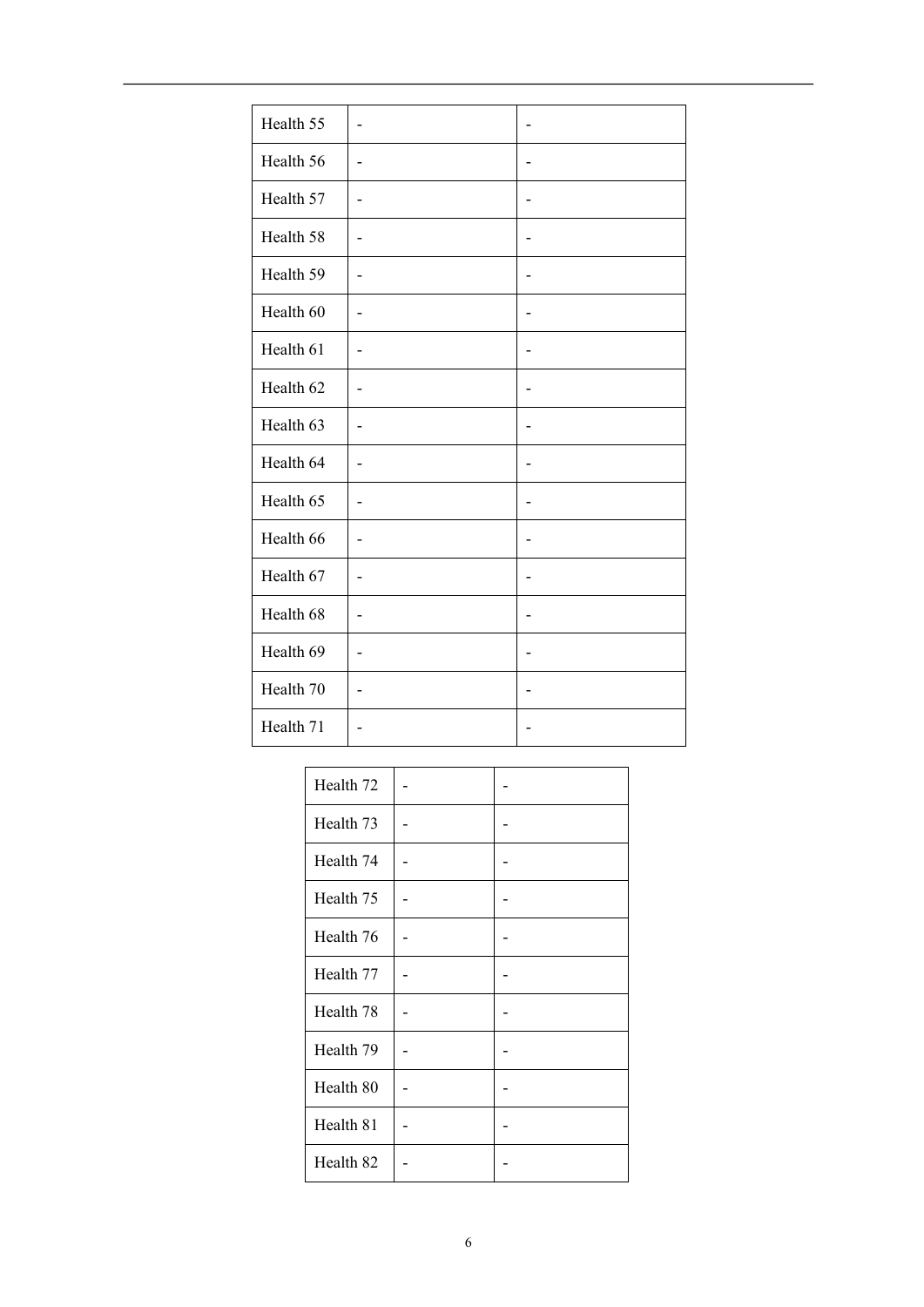|                      | Health 83 |                          |              |                          |                     |  |
|----------------------|-----------|--------------------------|--------------|--------------------------|---------------------|--|
|                      | Health 84 | -                        |              |                          |                     |  |
|                      | Health 85 | -                        |              | $\overline{a}$           |                     |  |
|                      | Health 86 | -                        |              |                          |                     |  |
|                      | Health 87 | ÷,                       |              |                          |                     |  |
|                      | Health 88 | -                        |              |                          |                     |  |
|                      | Health 89 | ۰                        |              |                          |                     |  |
|                      | Health 90 | -                        |              |                          |                     |  |
|                      | Health 91 | -                        |              |                          |                     |  |
|                      | Health 92 | -                        |              |                          |                     |  |
|                      | Health 93 |                          |              |                          |                     |  |
|                      | Health 94 | -                        |              |                          |                     |  |
|                      | Health 95 | ٠                        |              |                          |                     |  |
|                      | Health 96 | $\overline{\phantom{0}}$ |              | ٠                        |                     |  |
|                      | Health 97 | $\overline{\phantom{0}}$ |              | $\overline{\phantom{0}}$ |                     |  |
|                      | Health 98 | $\overline{\phantom{0}}$ |              |                          |                     |  |
|                      | Health 99 | $\overline{\phantom{0}}$ |              | -                        |                     |  |
| 100                  | Health    |                          |              |                          |                     |  |
| 101                  | Health    |                          |              |                          |                     |  |
| 102                  | Health    |                          |              |                          |                     |  |
| 103                  | Health    |                          |              |                          |                     |  |
| 104                  | Health    |                          |              |                          |                     |  |
| 105                  | Health    |                          |              |                          |                     |  |
|                      |           |                          | Test reagent |                          | RT-PCR              |  |
|                      |           |                          | saliva       |                          | Nasopharyngeal swab |  |
| Confirmed<br>cases 1 |           |                          | $^{+}$       |                          | $\ddot{}$           |  |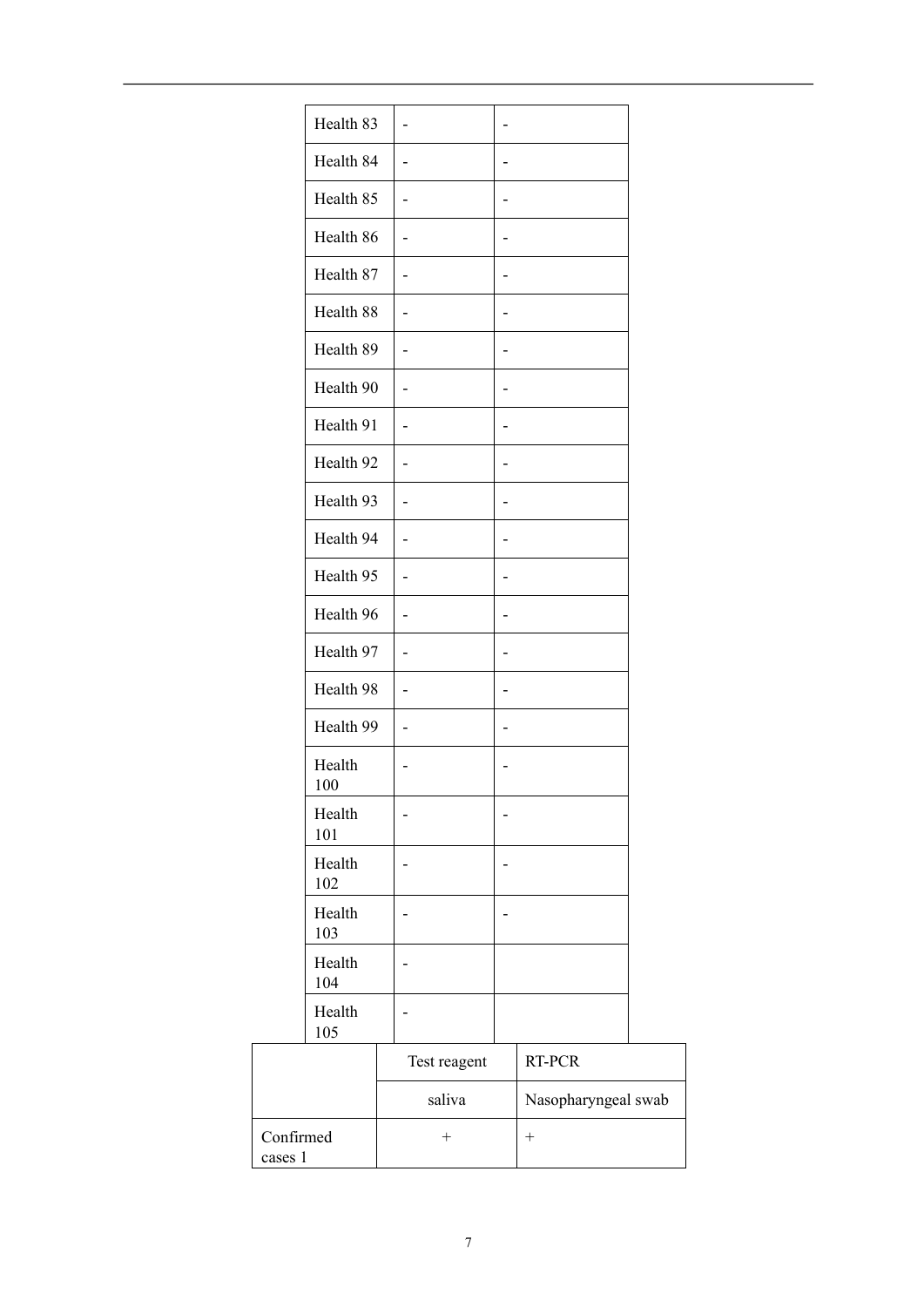| Confirmed cases 2  | $+$    | $+$    |
|--------------------|--------|--------|
| Confirmed cases 3  | $^{+}$ | $^{+}$ |
| Confirmed cases 4  | $+$    | $+$    |
| Confirmed cases 5  | $+$    | $+$    |
| Confirmed cases 6  | $^{+}$ | $^{+}$ |
| Confirmed cases 7  |        | $+$    |
| Confirmed cases 8  | $^{+}$ | $^{+}$ |
| Confirmed cases 9  | $^{+}$ | $^{+}$ |
| Confirmed cases 10 | $+$    | $^{+}$ |
| Confirmed cases 11 | $+$    | $+$    |
| Confirmed cases 12 | $+$    | $+$    |
| Confirmed cases 13 | $^{+}$ | $^{+}$ |
| Confirmed cases 14 | $+$    | $+$    |
| Confirmed cases 15 | $^{+}$ |        |
| Confirmed cases 16 | $^{+}$ |        |
| Confirmed cases 17 | $^{+}$ | $+$    |
| Confirmed cases 18 | $^+$   | $^{+}$ |
| Confirmed cases 19 |        | $^{+}$ |
| Confirmed cases 20 |        |        |
| Confirmed cases 21 | $+$    | $+$    |
| Confirmed cases 22 | $+$    | $+$    |
| Confirmed cases 23 | $^{+}$ | $^{+}$ |
| Confirmed cases 24 | $+$    | $+$    |
| Confirmed cases 25 | $^{+}$ | $^{+}$ |
| Confirmed cases 26 | $+$    | $+$    |
| Confirmed cases 27 | $^{+}$ | $^{+}$ |
| Confirmed cases 28 | $^{+}$ | $^{+}$ |
| Confirmed cases 29 | $+$    | $^{+}$ |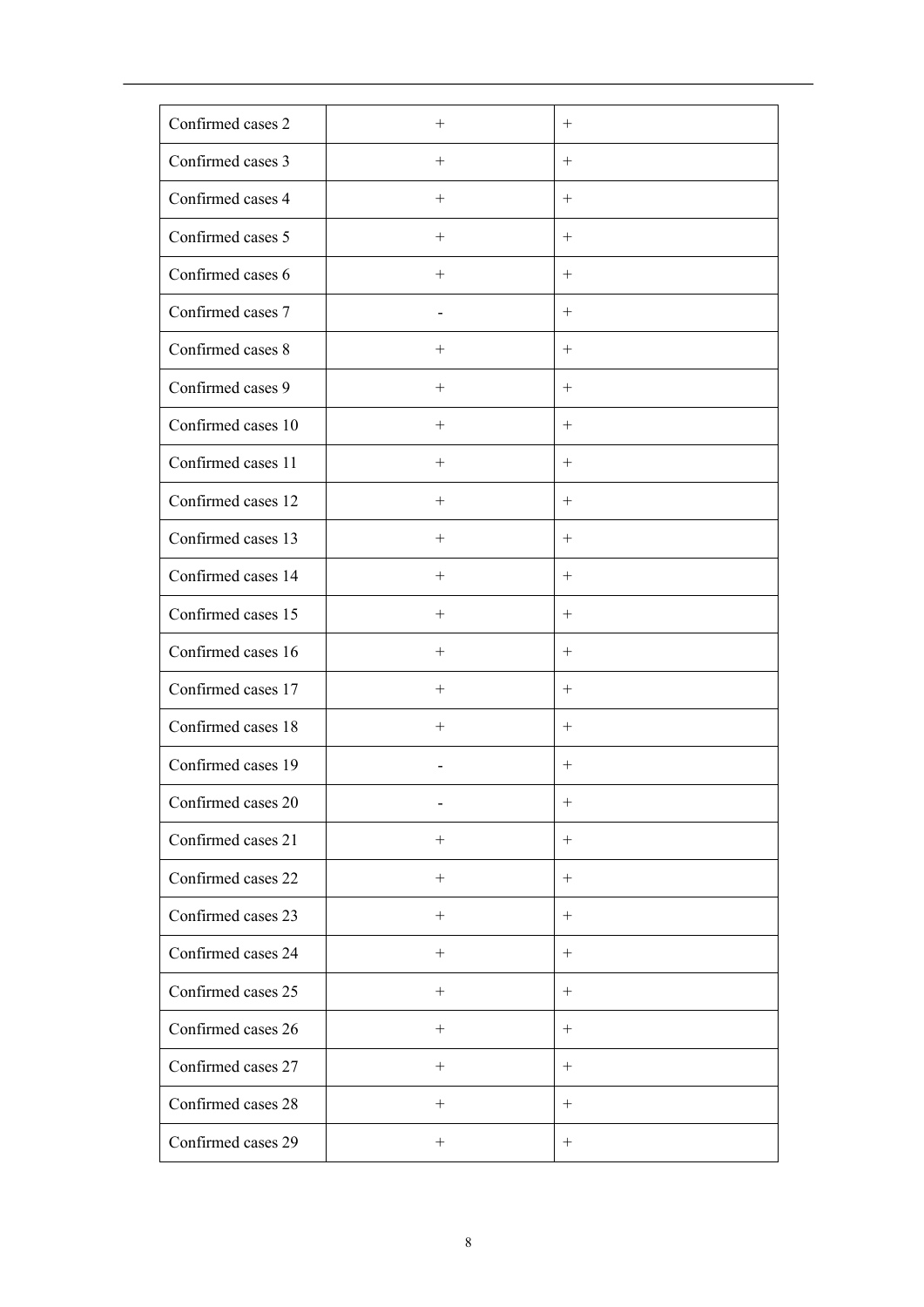| Confirmed cases 30 | $+$              | $+$              |
|--------------------|------------------|------------------|
| Confirmed cases 31 | $+$              | $^{+}$           |
| Confirmed cases 32 | $+$              | $+$              |
| Confirmed cases 33 | $^{+}$           | $^{+}$           |
| Confirmed cases 34 | $^+$             | $^{+}$           |
| Confirmed cases 35 | $+$              | $+$              |
| Confirmed cases 36 | $+$              | $+$              |
| Confirmed cases 37 |                  | $+$              |
| Confirmed cases 38 | $+$              | $+$              |
| Confirmed cases 39 | $+$              | $^{+}$           |
|                    |                  |                  |
| Confirmed cases 40 | $^{+}$           | $^{+}$           |
| Confirmed cases 41 | $+$              | $+$              |
| Confirmed cases 42 | $\boldsymbol{+}$ | $+$              |
| Confirmed cases 43 | $\boldsymbol{+}$ | $\boldsymbol{+}$ |
| Confirmed cases 44 | $+$              | $^{+}$           |
| Confirmed cases 45 | $\boldsymbol{+}$ | $\boldsymbol{+}$ |
| Confirmed cases 46 | $^{+}$           | $+$              |
| Confirmed cases 47 | $+$              | $+$              |
| Confirmed cases 48 | $^{+}$           | $^{+}$           |
| Confirmed cases 49 | $^{+}$           | $^{+}$           |
| Confirmed cases 50 | $+$              | $^{+}$           |
| Confirmed cases 51 | $+$              | $+$              |
| Confirmed cases 52 | $\boldsymbol{+}$ | $+$              |
| Confirmed cases 53 | $+$              | $^{+}$           |
| Confirmed cases 54 |                  | $^{+}$           |
| Confirmed cases 55 | $+$              | $+$              |
| Confirmed cases 56 |                  | $+$              |
| Confirmed cases 57 | $+$              | $^{+}$           |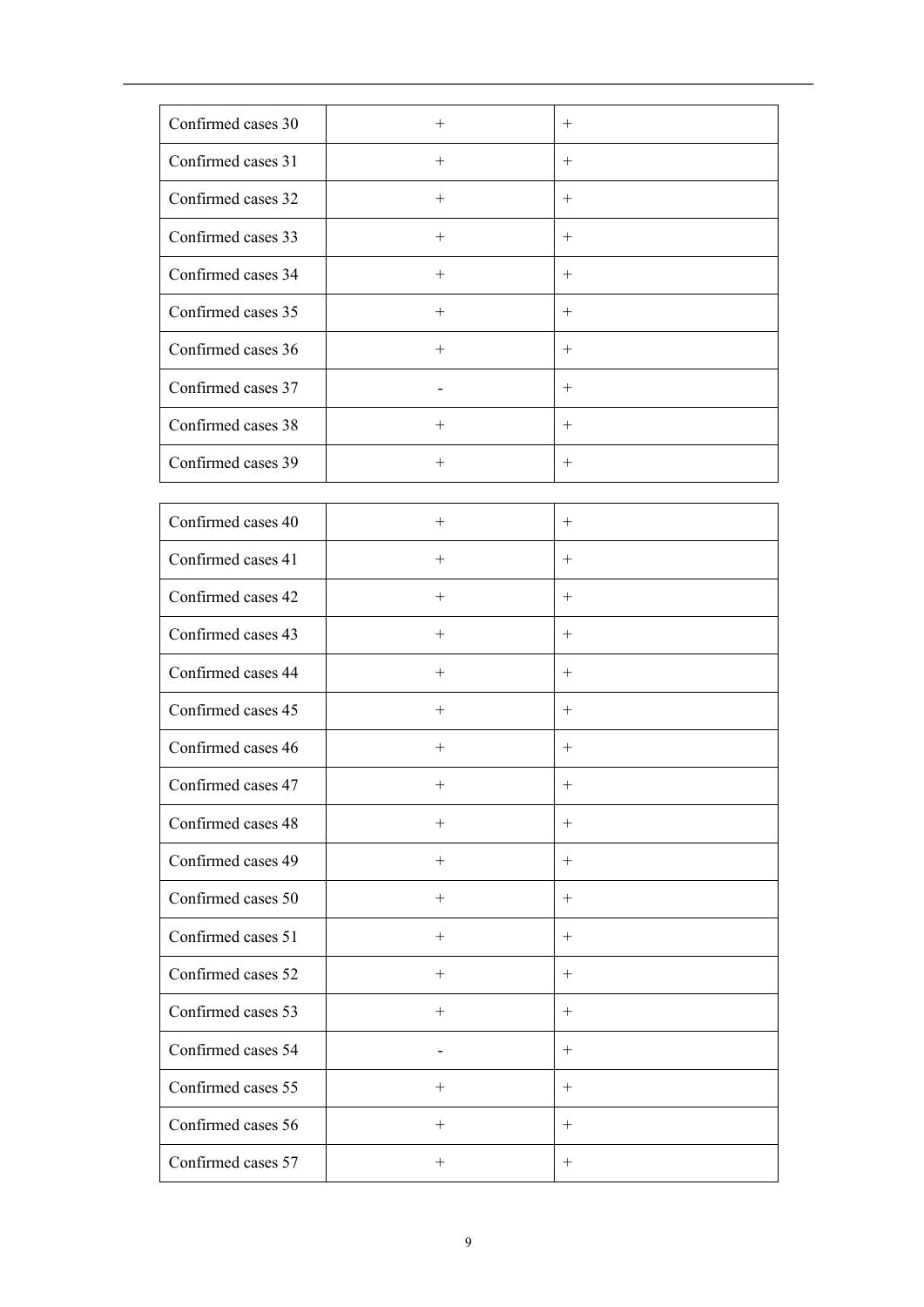| Confirmed cases 58 | $^{+}$ | $+$    |
|--------------------|--------|--------|
| Confirmed cases 59 | $+$    | $+$    |
| Confirmed cases 60 | $^{+}$ | $^{+}$ |
| Confirmed cases 61 | $^{+}$ | $^{+}$ |
| Confirmed cases 62 | $+$    | $+$    |
| Confirmed cases 63 |        | $^{+}$ |
| Confirmed cases 64 | $^{+}$ | $+$    |
| Confirmed cases 65 | $^{+}$ | $^{+}$ |
| Confirmed cases 66 | $^{+}$ | $^{+}$ |
| Confirmed cases 67 | $^{+}$ | $^{+}$ |
| Confirmed cases 68 | $^{+}$ | $+$    |
| Confirmed cases 69 | $+$    | $+$    |
| Confirmed cases 70 | $+$    | $^{+}$ |
| Confirmed cases 71 | $+$    | $+$    |
| Confirmed cases 72 | $+$    | $+$    |
| Confirmed cases 73 |        |        |
| Confirmed cases 74 | $^+$   | $+$    |
| Confirmed cases 75 | $^+$   | $^{+}$ |
| Confirmed cases 76 |        |        |
| Confirmed cases 77 | $+$    | $+$    |
| Confirmed cases 78 | $^{+}$ | $+$    |
| Confirmed cases 79 | $+$    | $+$    |
| Confirmed cases 80 | $^{+}$ | $^{+}$ |
| Confirmed cases 81 | $^{+}$ | $^{+}$ |
| Confirmed cases 82 | $+$    | $+$    |
| Confirmed cases 83 | $^{+}$ | $^{+}$ |
| Confirmed cases 84 | $^{+}$ | $+$    |
| Confirmed cases 85 | $^{+}$ | $^{+}$ |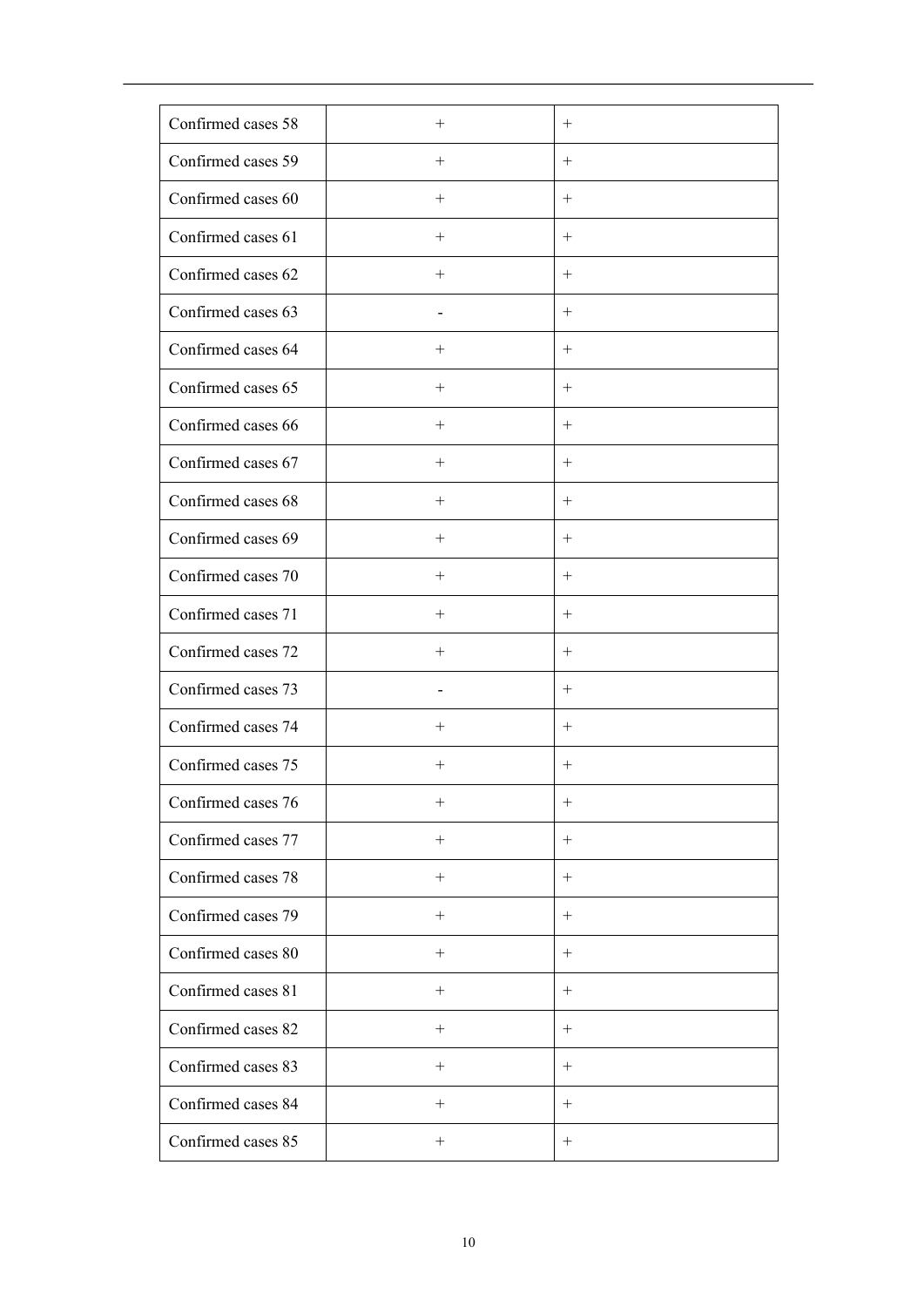| Confirmed cases 86  | $+$                | $^{+}$             |
|---------------------|--------------------|--------------------|
| Confirmed cases 87  | $^{+}$             | $^{+}$             |
| Confirmed cases 88  | $+$                | $+$                |
| Confirmed cases 89  | $+$                | $+$                |
| Confirmed cases 90  | $^{+}$             | $^{+}$             |
| Confirmed cases 91  | $+$                | $+$                |
| Confirmed cases 92  | $^{+}$             | $^{+}$             |
| Confirmed cases 93  | $+$                | $^{+}$             |
| Confirmed cases 94  | $^{+}$             | $^{+}$             |
| Confirmed cases 95  |                    | $\hspace{0.1mm} +$ |
| Confirmed cases 96  | $+$                | $^{+}$             |
| Confirmed cases 97  | $^{+}$             | $^{+}$             |
| Confirmed cases 98  | $+$                | $+$                |
| Confirmed cases 99  | $+$                | $+$                |
| Confirmed cases 100 | $^{+}$             | $^{+}$             |
| Confirmed cases 101 | $+$                | $+$                |
| Confirmed cases 102 |                    | $^{+}$             |
| Confirmed cases 103 | $\hspace{0.1mm} +$ | $+$                |
| Confirmed cases 104 | $\hspace{0.1mm} +$ | $^+$               |
| Confirmed cases 105 |                    | $^{+}$             |
| Confirmed cases 106 | $+$                | $^{+}$             |
| Confirmed cases 107 |                    | $+$                |

The above results are summarized as follows:

| saliva sample |          | Gold standard reagent |          |       |
|---------------|----------|-----------------------|----------|-------|
|               |          | Positive              | Negative | Total |
| Test reagent  | Positive | 98                    | $\theta$ | 98    |
|               | Negative |                       | 105      | 114   |
| Total         |          | 107                   | 105      | 212   |

**Result analysis saliva samples:** The SARS-CoV-2 Ag Saliva Rapid Test showed

91.59% sensitivity and ≥99.99% specificity in saliva samples.